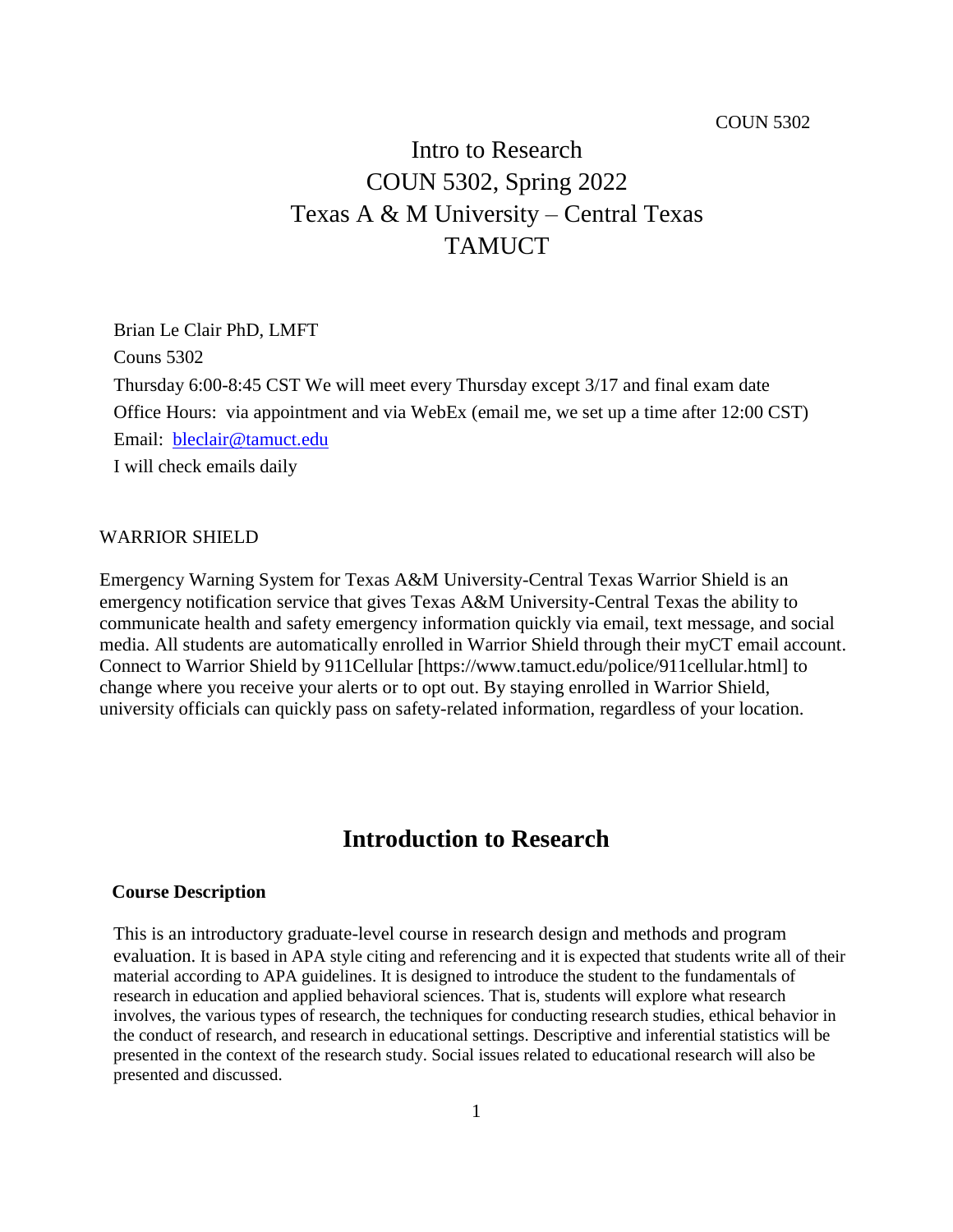## **Rationale**

All educators are either practitioners or consumers of research. It is important that students of education and applied behavioral sciences know and understand the elements of research in order to be able to evaluate critically and/or conduct research to enhance one's skills and advance the knowledge of the field. This course will provide the student with a basic framework for understanding and evaluating research studies. It will also provide knowledge of the various types of research designs used in research and the procedures for conducting research studies. The course is applicable for all students who will make professional use of research or conduct research studies. It is imperative that students understand that the research you will examine will be written by academics who have used APA style to structure their work. Just as much as they embraced APA style in their writing and journal structuring, we do the same.

## **Course Objectives/Learning Outcomes**

#### **Demonstration of Competency Assignment**: Literature Review & Proposal

#### **CMHC Course Competency Information**

1) Understand research methodologies relevant to mental health services.

2) Evaluate professional research studies and develop a research project of personal interest in mental health services.

| <b>Student Learning Objectives:</b>           | <b>Related 2016 CACREP Standards:</b>          |
|-----------------------------------------------|------------------------------------------------|
| 1. To understand the importance of research   | 2.F.8.a. the importance of research in         |
| in advancing the counseling profession,       | advancing the counseling profession,           |
| including how to critique research to inform  | including how to critique research to inform   |
| counseling practice                           | counseling practice 2.F.8.b. identification of |
|                                               | evidence-based counseling practices 2.F.8.c.   |
|                                               | needs assessments                              |
| 2. To effectively read and evaluate           | 2.F.8.d. development of outcome measures for   |
| professional research studies (CACREP         | counseling programs 2.F.8.e. evaluation of     |
| <b>Clinical Mental Health Standards</b>       | counseling interventions and programs          |
| 3. To understand how to apply research        | 2.F.8.f. qualitative, quantitative, and mixed  |
| methodology to the practice of evidence-based | research methods 2.F.8.g. designs used in      |
| mental health counseling practices, needs     | research and program evaluation 2.F.8.h.       |
| assessments, outcome measures, and            | statistical methods used in conducting         |
| evaluating counseling programs.               | research and program evaluation 2.F.8.i.       |
|                                               | analysis and use of data in counseling         |
| 4. To craft an original scholarly research    | 2.F.8.a. the importance of research in         |
| project which evaluates existing research and | advancing the counseling profession,           |
| proposes a research design that addresses a   | including how to critique research to inform   |
| specific research question.                   | counseling practice 2.F.8.b. identification of |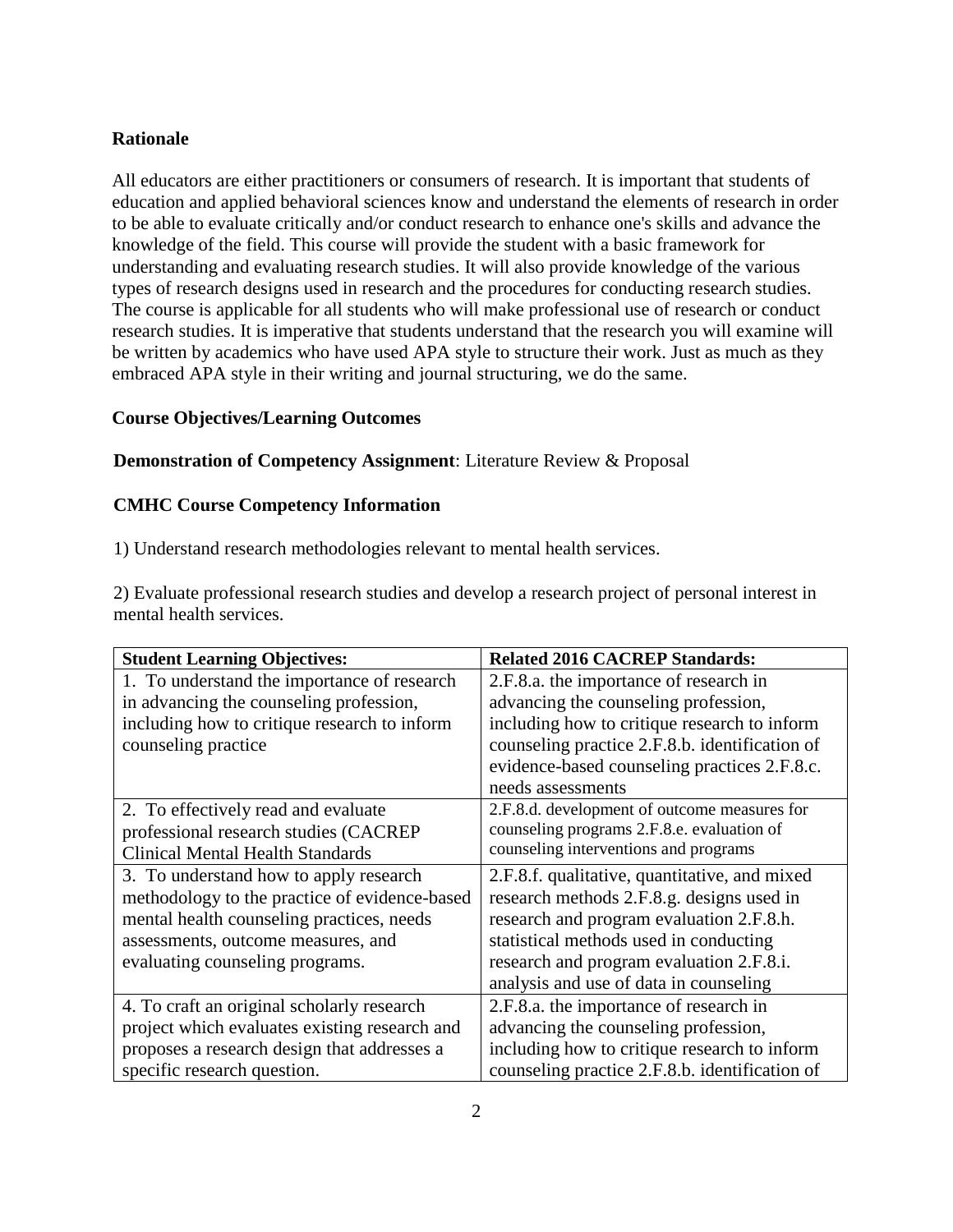|                                                  | evidence-based counseling practices          |  |
|--------------------------------------------------|----------------------------------------------|--|
| 5. To gain an awareness of the sociocultural     | 2.F.8.j. ethical and culturally relevant     |  |
| context of research and the ways in which        | strategies for conducting, interpreting, and |  |
| cultural values impact both the process and      | reporting the results of research and/or     |  |
| interpretations of research by summarizing,      | program evaluation                           |  |
| assessing and reflecting on relevant literature. |                                              |  |

| <b>Key Performance Indicators</b>              | <b>Corresponding Assignments</b> |
|------------------------------------------------|----------------------------------|
| 2.F.8.a. Students will learn the importance of | <b>Article Critique</b>          |
| research in advancing the counseling           |                                  |
| profession, including how to critique          |                                  |
| research to inform counseling practice         |                                  |
| 2.F.8.b. Student will obtain knowledge in      | <b>Literature Review</b>         |
| identification of evidence-based counseling    |                                  |
| practices                                      |                                  |
| 2.F.8.j. Students will demonstrate ethical and | <b>Annotated Bibliography</b>    |
| culturally relevant strategies for conducting, |                                  |
| interpreting, and reporting the results of     |                                  |
| research and/or program evaluation             |                                  |

## **State Adopted Proficiencies for Teachers and/or Administrators/Counselors**

The following state adopted proficiencies for mid-management administrators are covered in this course.

- Learner-Centered Leadership
- Learner-Centered Professional Development

#### **Textbooks**

Patten, M.L. (2018). *Understanding research methods (10th Ed).* New York, NY: Routledge.

American Psychological Association (2009). *Publication manual of the American Psychological Association (7th Ed).* Washington, DC: American Psychological Association.

Course Packet (derived from various sources)

#### **Recommended Reading**

Creswell, J.A. & Clark, V.P. (2018). *Mixed methods research*. Thousand Oaks, CA: SAGE.

Frey, B.B. (2015). *100 questions (and answers) about tests and measurement*. LA, CA: SAGE

Kumar, R. (2014). *Research methodology: A step-by-step guide for beginners*. LA, CA: SAGE.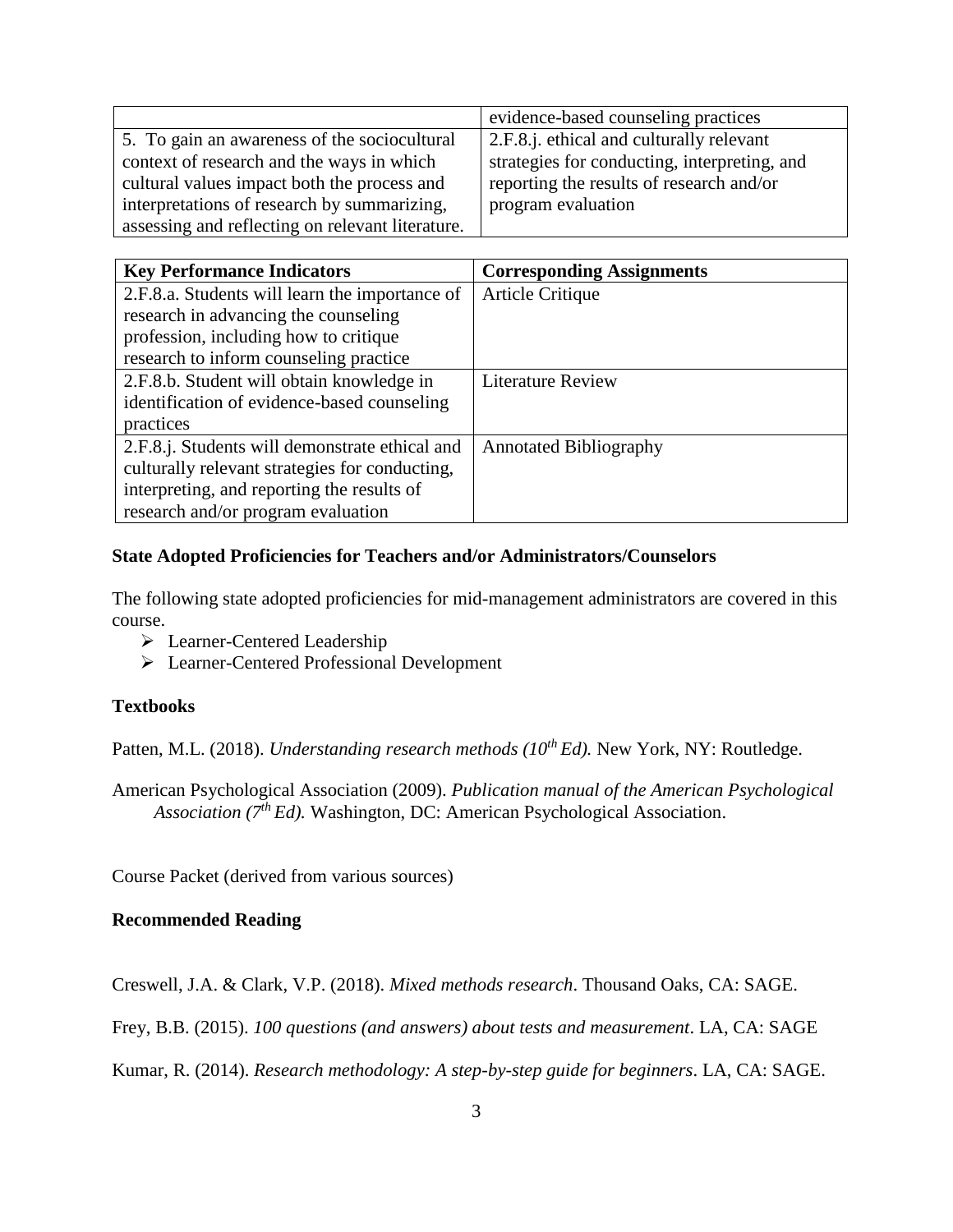- Sales, B.D., & Folkman, S. (2000). *Ethics in research with human participants.* Washington, D.C.: American Psychological Association.
- Salkind, N.J. (2012). *100 questions (and answers) about research methods*. LA, CA: SAGE
- Salkind, N.J. (2015). *100 questions (and answers) about statistics*. LA, CA: SAGE.
- Van Blerkom, M.L. (2009). *Measurement and statistics for teachers*. New York, NY: Routledge.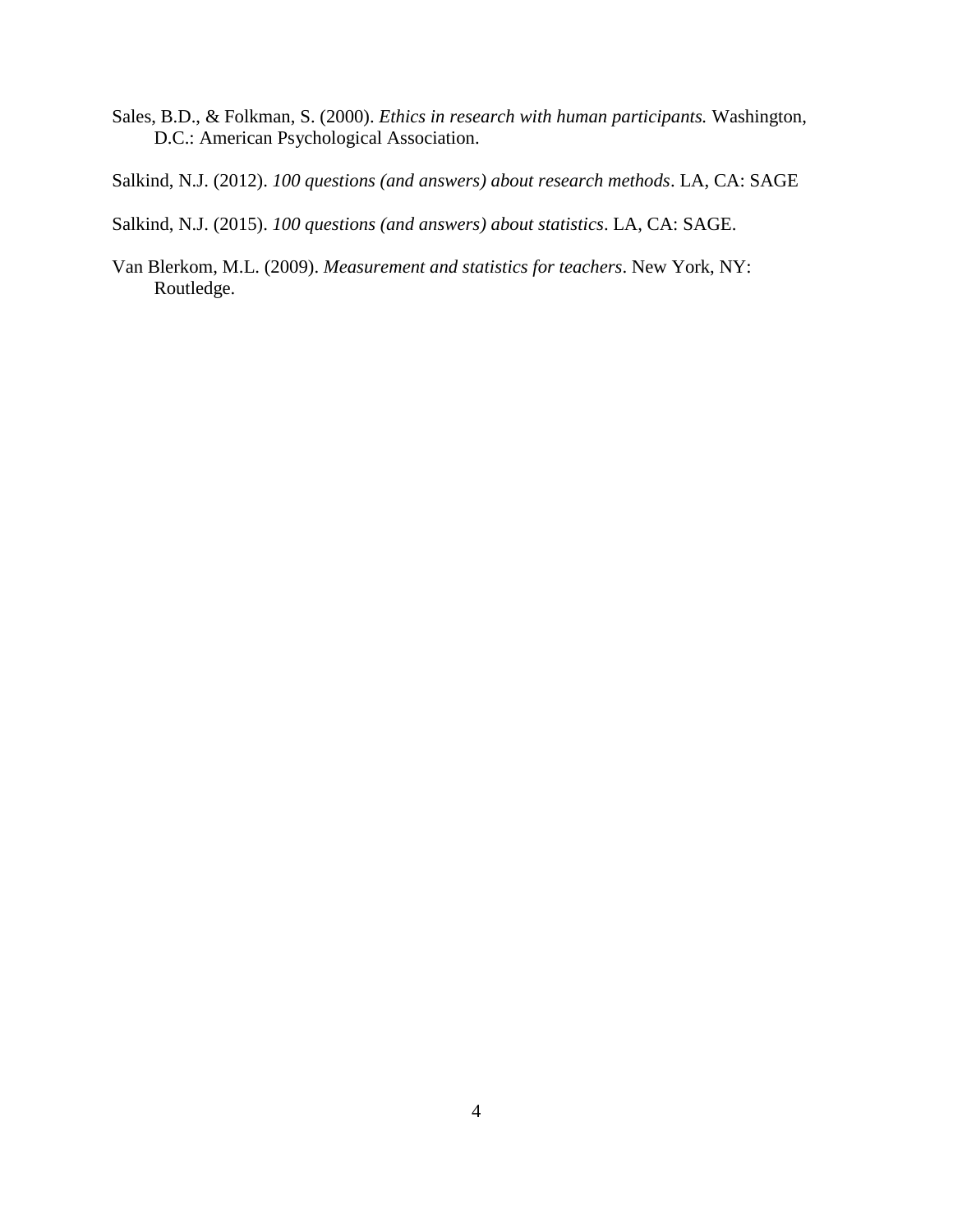## **VI. Course Topics**

| <b>Course Topics</b>                                            | <b>CACREP STANDARDS</b> |  |
|-----------------------------------------------------------------|-------------------------|--|
| 1. Part 1 – Introduction to Research<br>Methods                 | 2.F.8.a                 |  |
| 2. Part $2 -$ Reviewing and Citing the<br>Literature            | 2.F.8.b                 |  |
| 3. Part $3 - Basic Concepts$ in<br><b>Quantitative Research</b> | 2.F.8.f<br>2.F.8.h      |  |
| Part 4 - Sampling<br>4.                                         | 2.F.8.h                 |  |
| Part 5 - Measurement<br>.5                                      | 2.F.8.h                 |  |
| Part 6 – Qualitative Research Design<br>6.                      | 2.F.8.f                 |  |
| 7. Part 7 – Designing Experimental<br>Research                  | 2.F.8.g                 |  |
| 8. Part 8 – Analyzing Data:<br><b>Understanding Statistics</b>  | 2.F.8.i<br>2.F.8.d      |  |
| 9. Part 9 – Effect Size and Meta-analysis                       | 2.F.8.i                 |  |
| 10. Part 10 – Preparing Research Reports                        | 2.F.8.h<br>2.F.8.j      |  |
| 11. Program evaluation is presented in<br>Parts 1 and $4 - 9$   | 2.F.8.c<br>2.F.8.e      |  |

## **Instructional Methods and Activities**

- Lecture/discussion
- Practice problems
- Individual homework assignments
- In-class group assignments
- Critique of a research article

## **Assignments** *(See rubric at the end of the syllabus, it is several pages long)*

## **1. Article Critique (SLO #1 & #5):**

Choose a peer-reviewed journal article using the TAMUCT library that is no more than 5 years old, published 2016 or more recently. The journal should be directly related to mental health counseling.

Carefully reviewing this article, write a 4-5-page paper addressing the following:

- **INTRODUCTION** (to educate the reader on the topic/concept)
	- will define topic and other key terms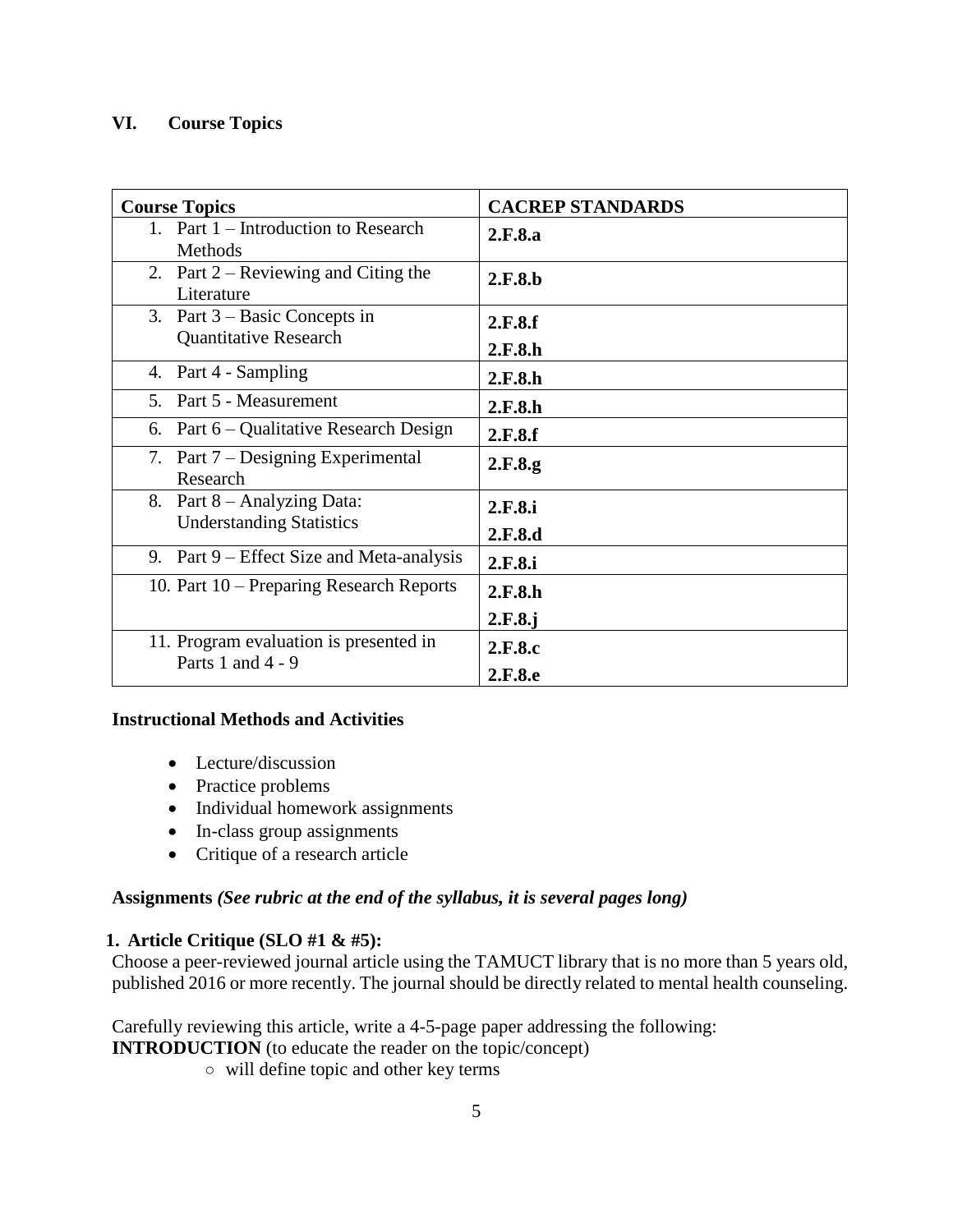- will include symptoms, statistics of occurrence and current information in the field
- $\circ$  Main body (to explain the research conducted in the article)
- will state what you found in the journal article

## **HYPOTHESIS or PURPOSE**:

○ What were the researchers trying to discover (i.e. what was the hypothesis or purpose)?

This is usually found at the beginning of the article. Usually the hypothesis or statement of a problem appears at the end of the review of the literature, most often in the last or next to last paragraph. The words that indicate that it is a hypothesis are, "The authors chose to examine. . ." or "The researchers chose a hypothesis that allowed them to examine. . ." In a statement of a problem, the researcher may say, "We plan to see if a relationship...," "The members of the study team proposed to observe..." (You must use your own words—do NOT use quotes)

## **METHODOLOGY**:

How was the research conducted (research design or type of study)?

Is the research descriptive (case study, naturalistic observation, laboratory observations, surveys, tests), correlation, experimental, or developmental? When and where the research was conducted? How long did the study take?

Who were the participants? (number [N], age, sex, race and gender demographics, criteria to be a part of study)?

## **RESULTS/DISCUSSION**:

What did the researchers actually find in relation to their hypothesis/purpose? ARTICLE MAY STATE: The researchers found that . . . What limitations did the researchers reveal?

**SUMMARY/CONCLUSION**: to show critical thinking in regards to the research) How does the information in the article integrate with information from class discussion, the text, and/or other information in the discipline? Why is this topic/research important? (relevance/benefits to community and/or society) Please do not tell me your subjective opinion, but link your hypothesis to findings supported by the data you uncover.

*EXAMPLE*: A conclusion to a study that suggests a new therapy/treatment for children with ADHD might help the child struggling to perform successfully in school, which then improves her confidence, her relationship with her parents, siblings, and classmates.

*EXAMPLE OF WHAT NOT TO WRITE:* I believe that this new therapy could have positive benefits for kids who struggle well to perform at task in school. "I think" "I believe" "My judgment is" are never appropriate for academic research.

## **2. Annotated Bibliography (SLO #2 & #5)**

Using a minimum of five (5) peer-reviewed academic primary sources, complete an annotated bibliography in preparation for your literature review assignment. These sources should be directly related to one topic of interest directly related to clinical mental health counseling.

A bibliography is a list of sources (books, journals, Web sites, periodicals, etc.) one has used for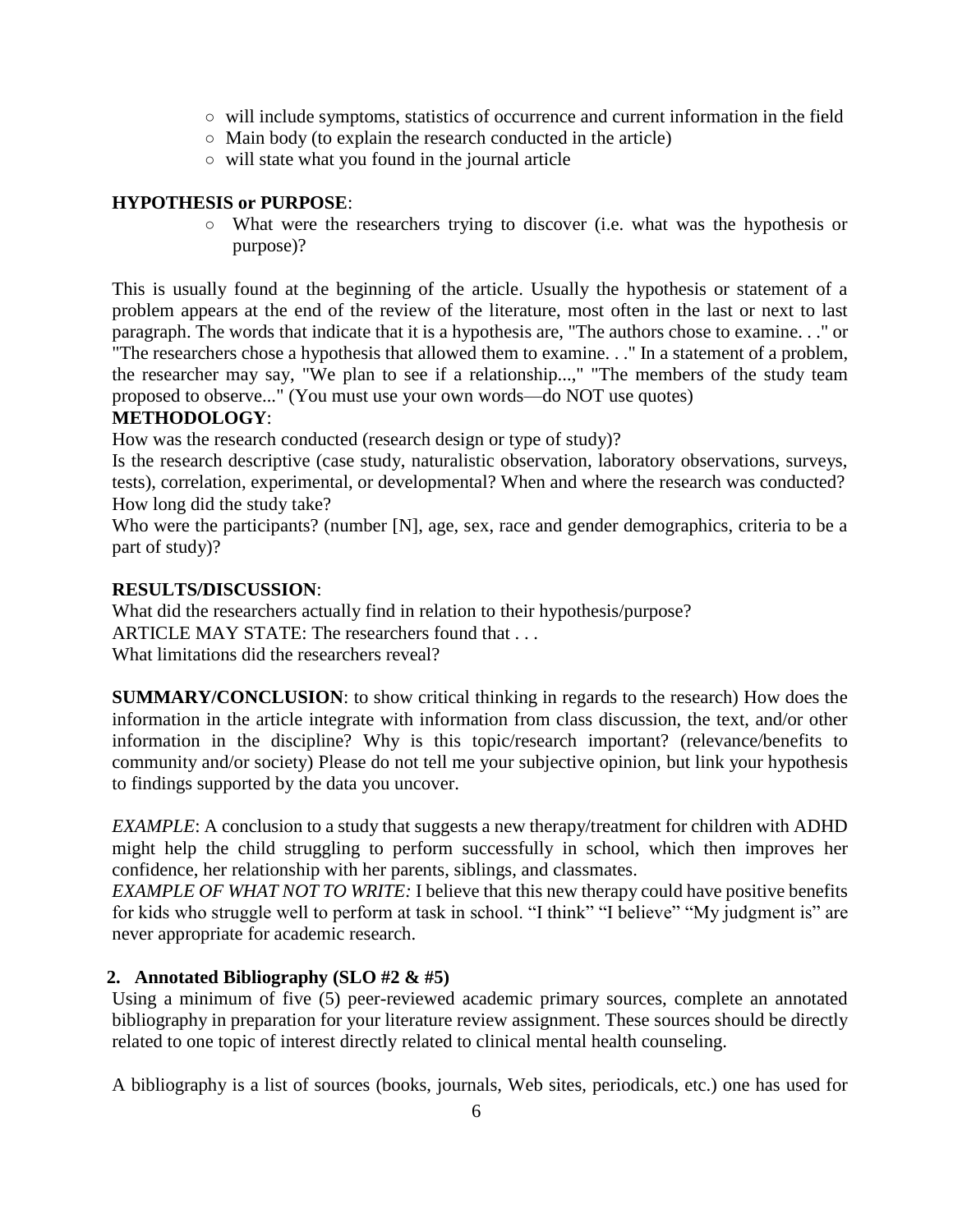researching a topic. Bibliographies are sometimes called "References" or "Works Cited" depending on the style format you are using. A bibliography usually just includes the bibliographic information (i.e., the author, title, publisher, etc.).

An annotation is a summary and/or evaluation. Therefore, an annotated bibliography includes a summary and/or evaluation of each of the sources. Depending on your project or the assignment, your annotations may do one or more of the following.

**Summarize**: Some annotations merely summarize the source. What are the main arguments? What is the point of this book or article? What topics are covered? If someone asked what this article/book is about, what would you say? The length of your annotations will determine how detailed your summary is. For more help, see our handout on paraphrasing sources.

**Assess**: After summarizing a source, it may be helpful to evaluate it. Is it a useful source? How does it compare with other sources in your bibliography? Is the information reliable? Is this source biased or objective? What is the goal of this source?

## *3.* **Literature Review (SLO #2, #3, & #4)**

Students will demonstrate their capacity to develop a research question of their own interest by completing a two-part document: 1) a literature review; and 2) a research proposal.

The purpose of this assignment is to give students the opportunity to apply their knowledge about the research process to an original project of their own interest. The literature review allows students to demonstrate their capacity to gather, evaluate, organize, and synthesize research into a coherent, logical, scholarly document.

The lit review will be 8-12 pages in length (*not* inclusive of the title page or references), doublespaced, typewritten, in APA format, and must include at least 20 references (though most papers should have more than this).

Students should clearly articulate the purpose and significance of the study and supported ideas with references to relevant literature. Relevant literature includes articles from scholarly journals or edited books. Internet references should only rarely be used (i.e. there are a few online journals that are acceptable). Wikipedia, information-based websites, press releases, popular books (not edited) are not appropriate. If you have a question about a resource, please bring it to class or email the instructor before you use it.

Original citations should be located. "As cited in" references will NOT be accepted. IF full, original articles cannot be found, please read the abstract to confirm that the article addresses the appropriate point and use the original citation.

The paper should be scholarly in tone and authoritative. This is not an essay (i.e. opinion piece), a reaction paper, or a report.

A successful literature review includes the following:

- An identified problem area and its significance, in terms of scope, impact, urgency, etc.
- A clear research question that can be addressed within the scope of a 7- or 10-page paper.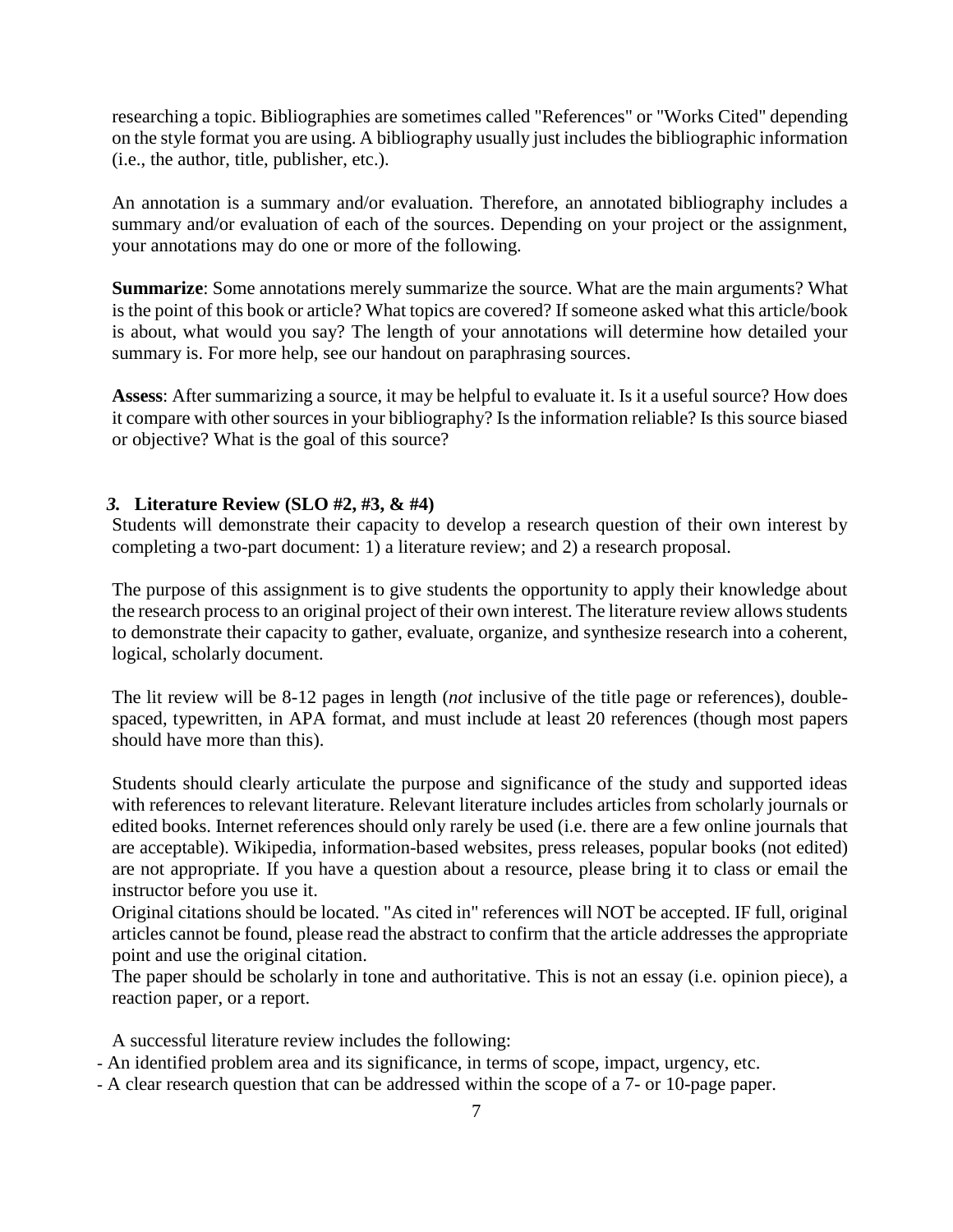- Identification and evaluation of other relevant research that has been conducted and why this body of research is not sufficient to answer the question at hand (e.g. does existing research not ask the right questions, or measure the right variables? Do they only focus on a particular age? Or not take age into account?)
- Adequate explanation of concepts and a clear statement of the expectations or research hypotheses. The literature review should proceed logically from the general problem area down to the specific research being proposed.

A DRAFT of this portion of the final paper will be due Week 7.

## **REQUIRED SECTIONS OF THE FINAL PAPER (SLO #2, #3, & #4)**

**Abstract***:* An abstract is a short (150-250 word) summary of the *entire* paper and appears on its own page after the title page. The abstract should include the problem area, gap in the research, proposed research design and potential contribution of the research. This should be the last section written and should not be merely an introduction to your paper. (Please see APA guidelines placement and formatting).

## **Background***: (This is your revised Lit Review)*

**Method**: Participants should clearly explain the primary method (research design) that will be used to gather information, which includes: Participants, Instrumentation, and Procedure. In addition, the proposal should address how the study will sufficiently protect the welfare of the participants of their study. If a survey instrument is to be constructed, include a sample of the survey, as well as how responses might be coded or analyzed. All aspects of any interventions should be well explained.

**Data Analysis and Anticipated Results**: The data analysis process should be clearly explained along with the anticipated outcomes of the study. Data analysis should detail how demographic data will be reported, as well as what statistical tests will be run to test hypotheses (if applicable).

**Discussion**: The implications of the research should be explored, as well as ways that the proposed research may meaningfully contribute to existing knowledge.

#### **4. Paper Presentation**

Each proposal will be presented in class (10-minute presentation, 5-minutes for Q&A). Presenters should use PowerPoint or other format so that work is displayed in a visually-pleasing presentation. More information will be provided in class.

#### **Evaluation and Grade Assignment**

| Article Critique              | 10% |
|-------------------------------|-----|
| <b>Annotated Bibliography</b> | 10% |
| <b>Literature Review</b>      | 20% |
| Final Exam                    | 20% |
| <b>Final Paper</b>            | 30% |
| <b>Paper Presentation</b>     | 10% |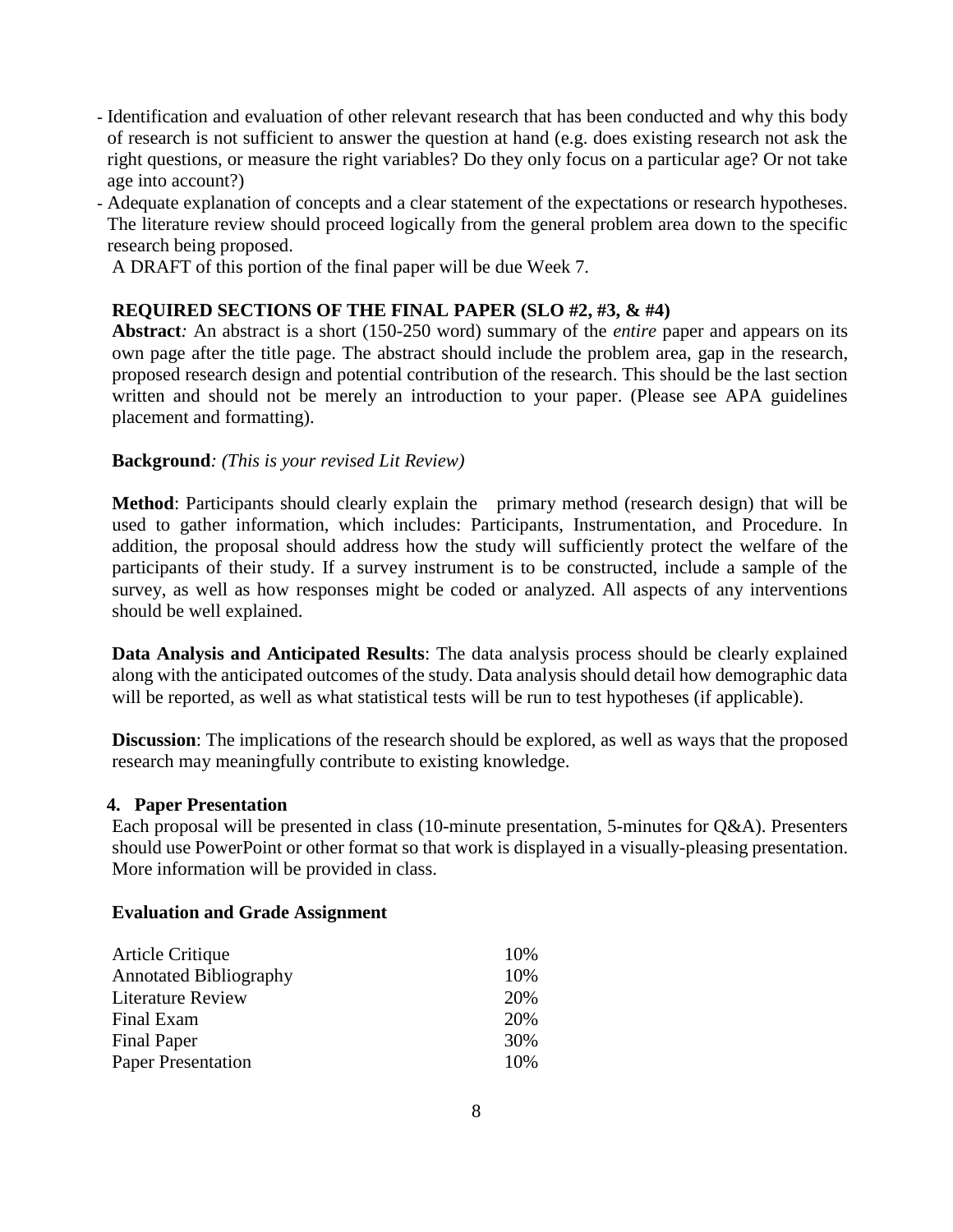| Grading Scale: |   |
|----------------|---|
| $90 - 100$     | A |
| $80 - 89$      | B |
| $70 - 79$      | € |
| $60 - 69$      | Ð |
| < 60           | F |

Incomplete, I - "An incomplete notation may be given to a student who is passing but has not completed a term paper, examination, or other required work for reasons beyond the student's control other than lack of time."

## *It is an absolute requirement that students submit a final paper and oral presentation. Please note that the final grade is not tabulated by Canvas.*

Grades will be posted on Canvas as soon as I have graded them. In most cases, I will post each student's grade after I correct their individual assignment.

## **Competency**

All students are expected to demonstrate Required Competency in order to receive credit for the course. Students will be evaluated with regard to the quality and professionalism expected of counseling professionals. Prompt attendance, reflective preparation, demonstration of willingness to learn basic counseling skills, peer collaboration, receive and provide feedback, and synthetic thinking are aspects of professional counselors and expected of students throughout the course. Evaluative feedback will occur both in person and in written throughout the semester. A student who would like to pursue an independent study research course with a faculty member, must demonstrate Intermediate competency in this course to be eligible.

## **Competency Levels**

All students are expected to demonstrate Required Competency in order to receive credit for the course. The different levels of competence that will be assessed for this course are as follows:

2. *Below Competency*—failed to meet minimum graduate-level competency in terms of the course attendance, scholarship, and performance standards.

3. *Required Competency*—met minimum graduate-level competency in terms of the course attendance, scholarship, and performance standards.

4. *\*Intermediate Competency*—achieved Required Competency plus demonstrated mastery of the identified course knowledge and/or skills areas.

*\*Intermediate Competency.* Participants indicate Intermediate Competency by meeting Required Competency *plus* the literature review/proposal includes a unique research question, a coherent analysis of the literature, and a research design that includes plausible methods for answering the research question at hand. Intermediate level literature reviews should exceed minimum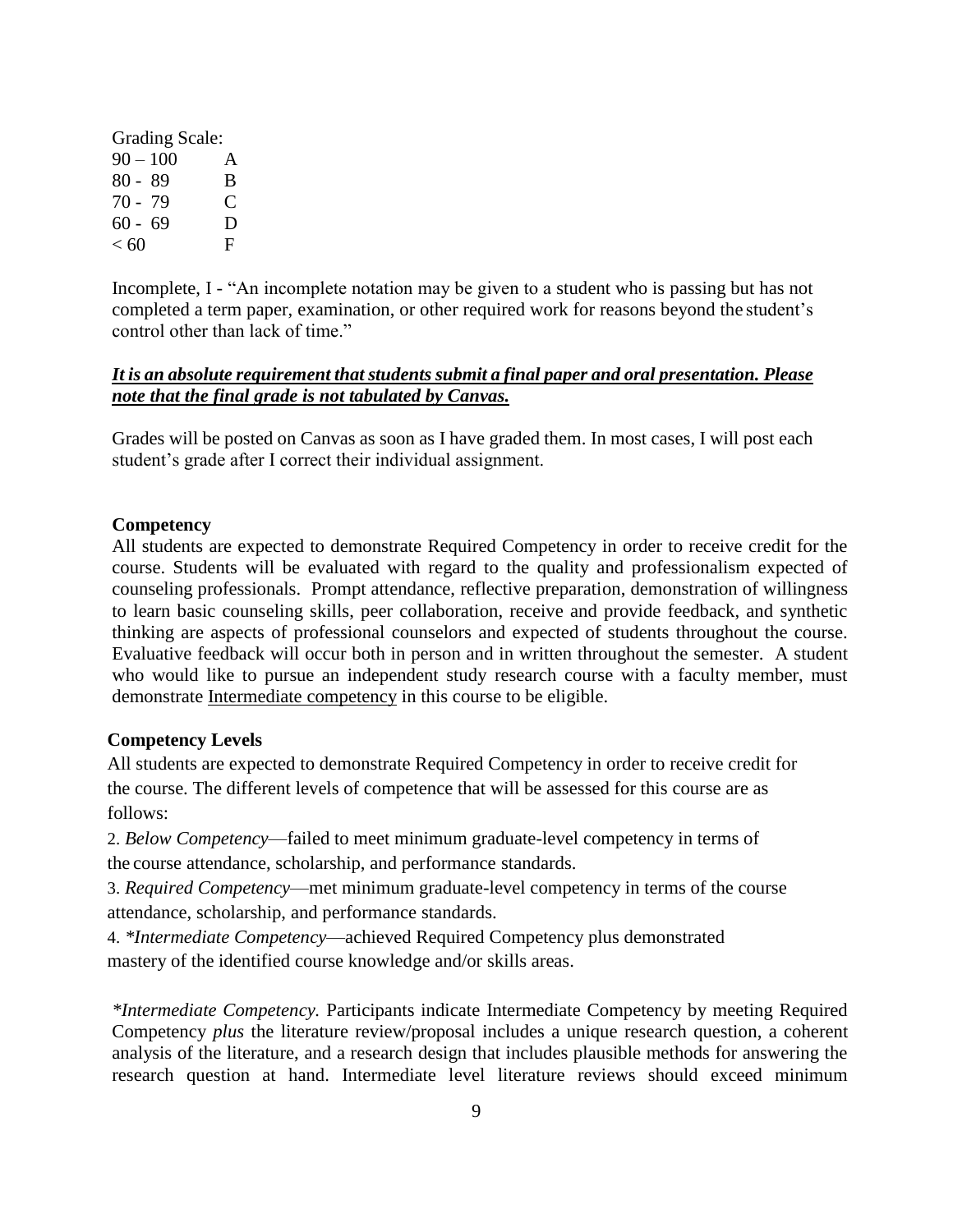expectations and show a higher level of thinking about the topic area and research question. The literature review addresses an identified question that is well-supported by a sufficient number of well-chosen research articles, shows clear attention to organization, proceeds logically, and clearly identifies shortcomings of existing research. The proposed research should be designed in such a manner that it adequately fills identified gaps and should offer a plausible method for gathering the appropriate data to answer the question at hand.

#### **Definitions of Competency Areas (CMHC)**

To achieve a particular level of competence for the course, students must complete the following:

*Critical Thinking* – shows ability to think abstractly, recognize multiple sides of an issue and generate creative solutions; demonstrates intellectual curiosity, flexibility, and active engagement with new knowledge and skills. Demonstrates willingness to increase self- awareness and effective use of feedback.

*Verbal Communication* – articulates ideas effectively and maintains congruence between verbal and non-verbal behaviors; shows understanding of individual interactions and group dynamics, as well as awareness of own impact on the other individual and the group. Demonstrates the use of culturally sensitive verbal communications and provision of supportive feedback to peers.

*Oral Presentation* – able to present ideas in a well-organized format; open and able to respond to questions.

*Written Communication* – writes clearly. Presents ideas and information in an organized format, demonstrates technical writing skills including appropriate punctuation, spelling, quotation, grammar, and APA style.

*Cultural Awareness and Responsiveness* – understands influence of culture on self and others; holds multicultural awareness, knowledge, and skills sufficient to work effectively with people of diverse cultures and worldviews. Demonstrates culturally sensitive basic counseling skill

*Social Responsibility* – aware of social, political and economic inequalities and their psychological effects; shows willingness to address needs of underserved populations. Be aware of counseling dynamic, including counselor's privilege, role as a helping profession, and role as a member of the learning group.

*Emotional Maturity* – willing to examine and take responsibility for personal and professional choices; open and non-defensive in receiving and responding to feedback; flexible and willing to change. Ability to provide non-judgmental supportive feedback. Positive attitude to learn basic skills.

*Ethical Conduct* – demonstrates personal integrity, honesty, and responsibility; works toward integration of personal and professional identity

*Interpersonal Skills* – demonstrates empathy, patience, respect, caring, and sense of humor;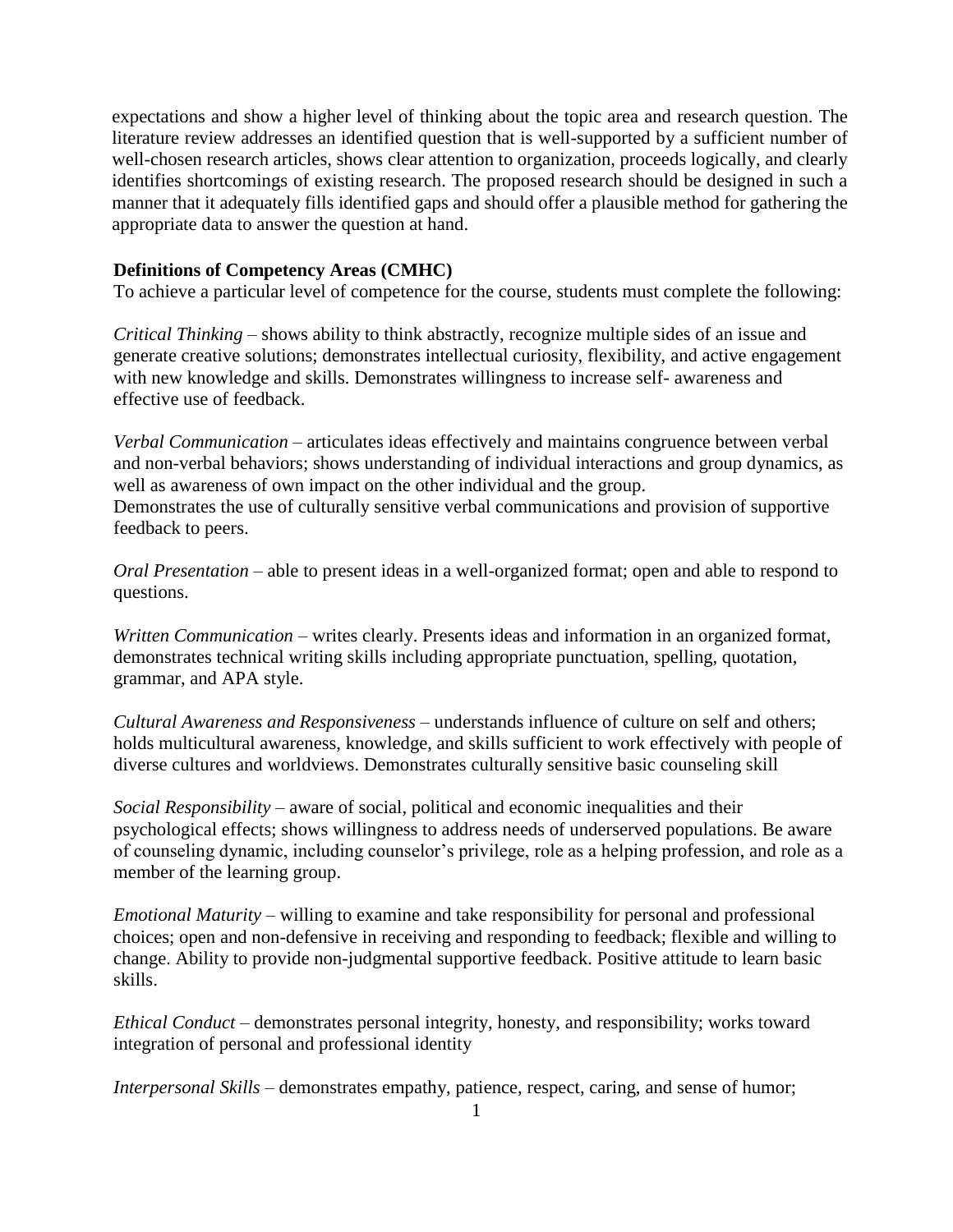willing and able to tolerate ambiguity; maintains appropriate boundaries.

#### **Definitions of Competency Levels**

*"Below Competency"* reflects a failure to sufficiently address all of the issues specified in the guidelines as indicated in the syllabus, which includes inadequate completion in terms of the defined criteria. Failure to meet minimum attendance, graduate-level of written work, submission of assignments, and contribute practice lab sessions. A lack of self-awareness, cultural awareness, and harmful use of counseling skills and interactions with peers. Defensive attitude toward feedback.

*"Required Competency"* indicates beginning sufficiency in meeting the criteria specified in the syllabus with no major difficulties in terms of the defined criteria. Minimum attendance is met, all the assignments are submitted with graduate-level of written work, and participated all the inclass practice lab sessions. Receive and provided feedback effectively, and demonstrate multicultural awareness. Required Competency is achieved through the satisfactory completion of all course assignments and the quality of class participation and professionalism. The expectation is that all work will be submitted on or before the date it is due (unless there is a prior arrangement with the instructor, written work submitted beyond the due date will not be accepted). As a mastery-learning course, assignments will be returned with a P (Pass) or I (Incomplete). Prompt attendance, reflective preparation, peer collaboration, and synthetic thinking are aspects of professional leadership and expected of students throughout the course. Academic dishonesty will be penalized in accordance with TAMUCT policies.

*"Intermediate Competency*" denotes the student has met the "Required Competency" criteria as well as demonstrated a consistently high level of mastery and scholarship in terms of the defined criteria. Demonstrate insightful reflections, synthetic and critical thinking, and active risk-taking in practicing new skills. Reflection papers including intrapersonal challenges and developments, as well as multicultural awareness and competency. Integrate feedback to professional development in both oral and written presentations.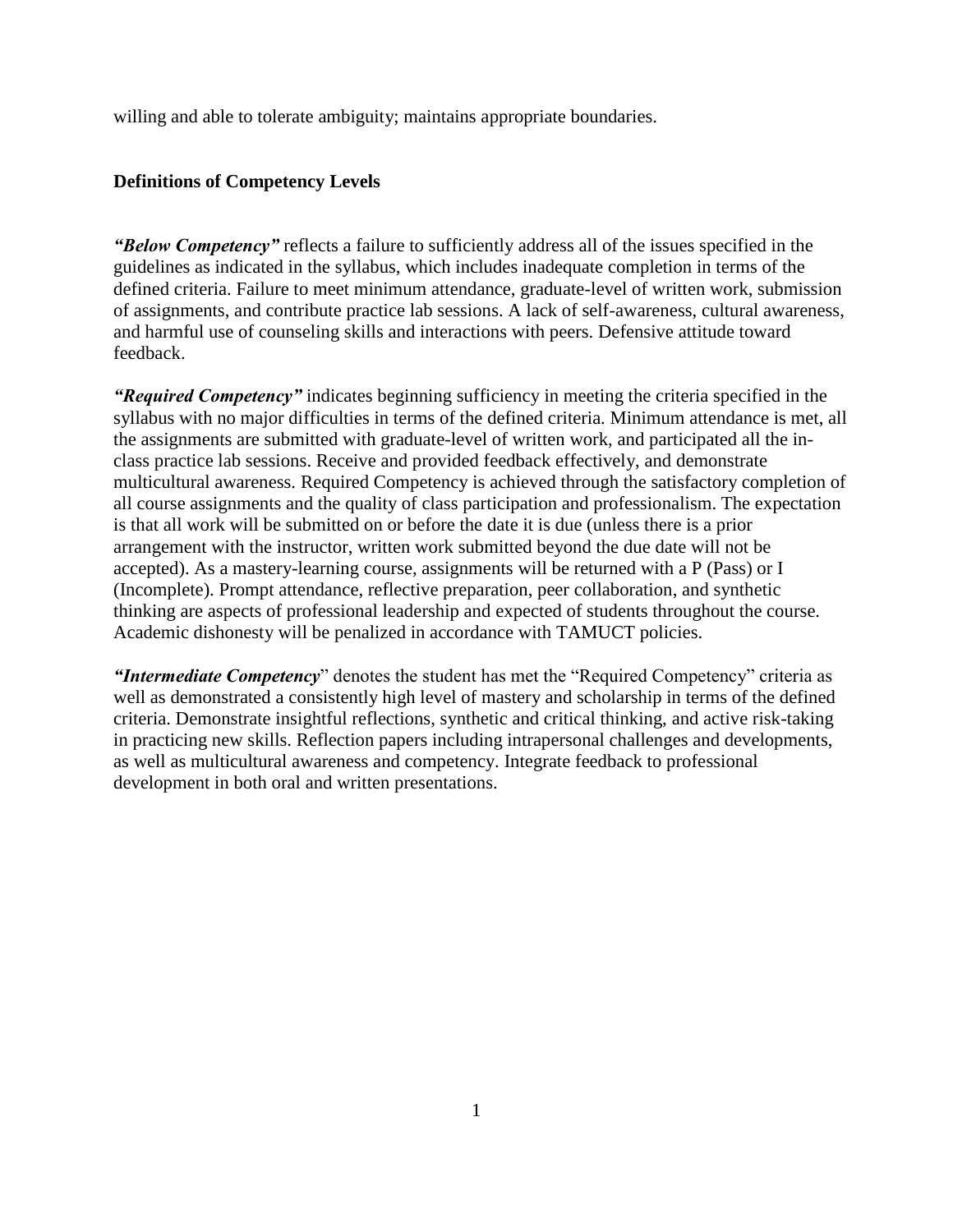## **Course Schedule and Policies**

- 1. Course schedule follows the course topics.
- 2. Late assignments are not accepted except in extenuating circumstances at the discretion of the instructor. Students who find that they are unable to be at an examination session because of illness or extenuating circumstances should contact the instructor as soon as the condition becomes apparent to arrange fair and practical extensions.
- 3. The instructor expects complete honesty in the completion of test and assignments. Plagiarism, "the act of taking the work/writings of another person and passing them off as one's own," is not tolerated.
- 4. Cell phones must be off. Text messaging is not allowed.

## **TECHNOLOGY REQUIREMENTS AND SUPPORT**

If you are teaching an online or blended course, or if you are using Canvas to augment your oncampus course, you need to include information about Technology Requirements and Support: Technology Requirements.

Include a statement on the technology requirements for the successful completion of the course and when applicable, information on how to access these resources (for example, how to obtain a certain software through University site license).

This course will use the A&M-Central Texas Instructure Canvas learning management system. Logon to A&M-Central Texas Canvas [https://tamuct.instructure.com].

Username: Your MyCT username (xx123 or everything before the "@" in your MyCT e-mail address)

Password: Your MyCT password

Technology Support.

For log-in problems, students should contact Help Desk Central.

24 hours a day, 7 days a week:

Email: helpdesk@tamu.edu

Phone: (254) 519-5466

Web Chat: [http://hdc.tamu.edu]

Please let the support technician know you are an A&M-Central Texas student.

For issues with Canvas, select "chat with Canvas support," submit a support request to Canvas Tier 1, or call the Canvas support line: 1-844-757-0953, links to all are found inside of Canvas using the "Help" link.

For issues related to course content and requirements, contact your instructor.

## **Other Technology Support**

For log-in problems, students should contact Help Desk Central

24 hours a day, 7 days a week Email: helpdesk@tamu.edu

Phone: (254) 519-5466 Web Chat: [http://hdc.tamu.edu]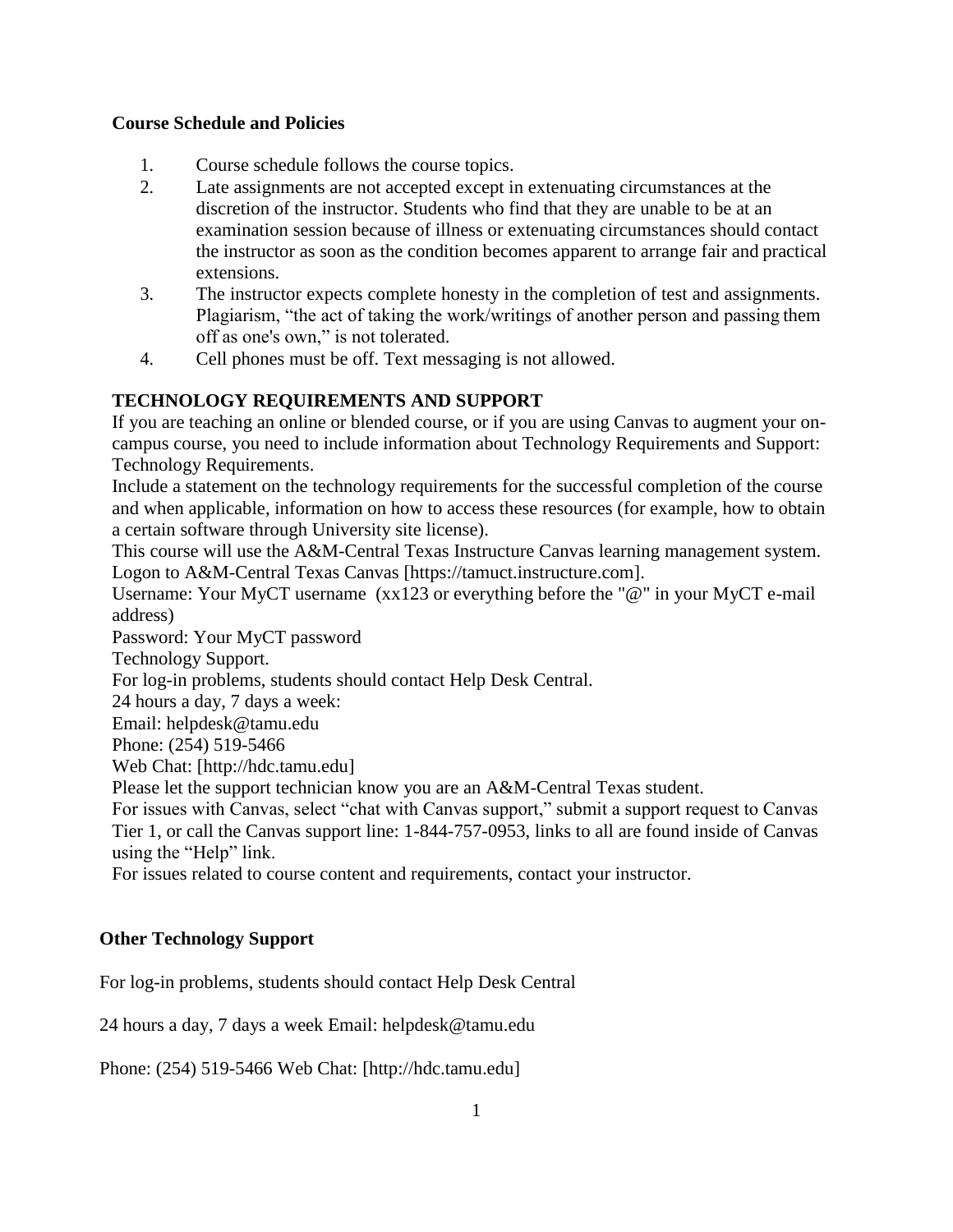Please let the support technician know you are an A&M-Central Texas student.

#### **UNIVERSITY RESOURCES, PROCEDURES, AND GUIDELINES**

#### **Drop Policy.**

If you discover that you need to drop this class, you must complete a Drop Request Form [https://www.tamuct.edu/registrar/docs/Drop\_Request\_Form.pdf].

Professors cannot drop students; this is always the responsibility of the student. The Registrar's Office will pro-vide a deadline on the University Calendar for which the form must be completed, signed and returned. Once you return the signed form to the Registrar's Office, you must go into Warrior Web and confirm that you are no longer enrolled. If you still show as enrolled, FOLLOW-UP with the Registrar's Office immediately. You are to attend class until the procedure is complete to avoid penalty for absence. Should you miss the drop deadline or fail to follow the procedure, you will receive an F in the course, which may affect your financial aid and/or VA educational benefits.

#### **Academic Integrity.**

Texas A&M University -Central Texas values the integrity of the academic enterprise and strives for the highest standards of academic conduct. A&M-Central Texas expects its students, faculty, and staff to support the adherence to high standards of personal and scholarly conduct to preserve the honor and integrity of the creative community. Academic integrity is defined as a commitment to honesty, trust, fairness, respect, and responsibility. Any deviation by students from this expectation may result in a failing grade for the assignment and potentially a failing grade for the course. Academic misconduct is any act that improperly affects a true and honest evaluation of a student's academic performance and includes, but is not limited to, cheating on an examination or other academic work, plagiarism and improper citation of sources, using another student's work, collusion, and the abuse of resource materials. All academic misconduct concerns will be reported to the university's Office of Student Conduct. Ignorance of the university's standards and expectations is never an excuse to act with a lack of integrity. When in doubt on collaboration, citation, or any issue, please contact your instructor before taking a course of action.

#### **Academic Accommodations.**

At Texas A&M University-Central Texas, we value an inclusive learning environment where every student has an equal chance to succeed and has the right to a barrier free education. The Department of Access and Inclusion is responsible for ensuring that students with a disability receive equal access to the University's pro-grams, services and activities. If you believe you have a disability requiring reasonable accommodations please contact the Department of Access and Inclusion at (254) 501-5831. Any information you provide is private and confidential and will be treated as such.

For more information please visit our Access & Inclusion webpage [https://www.tamuct.edu/student-affairs/access-inclusion.html].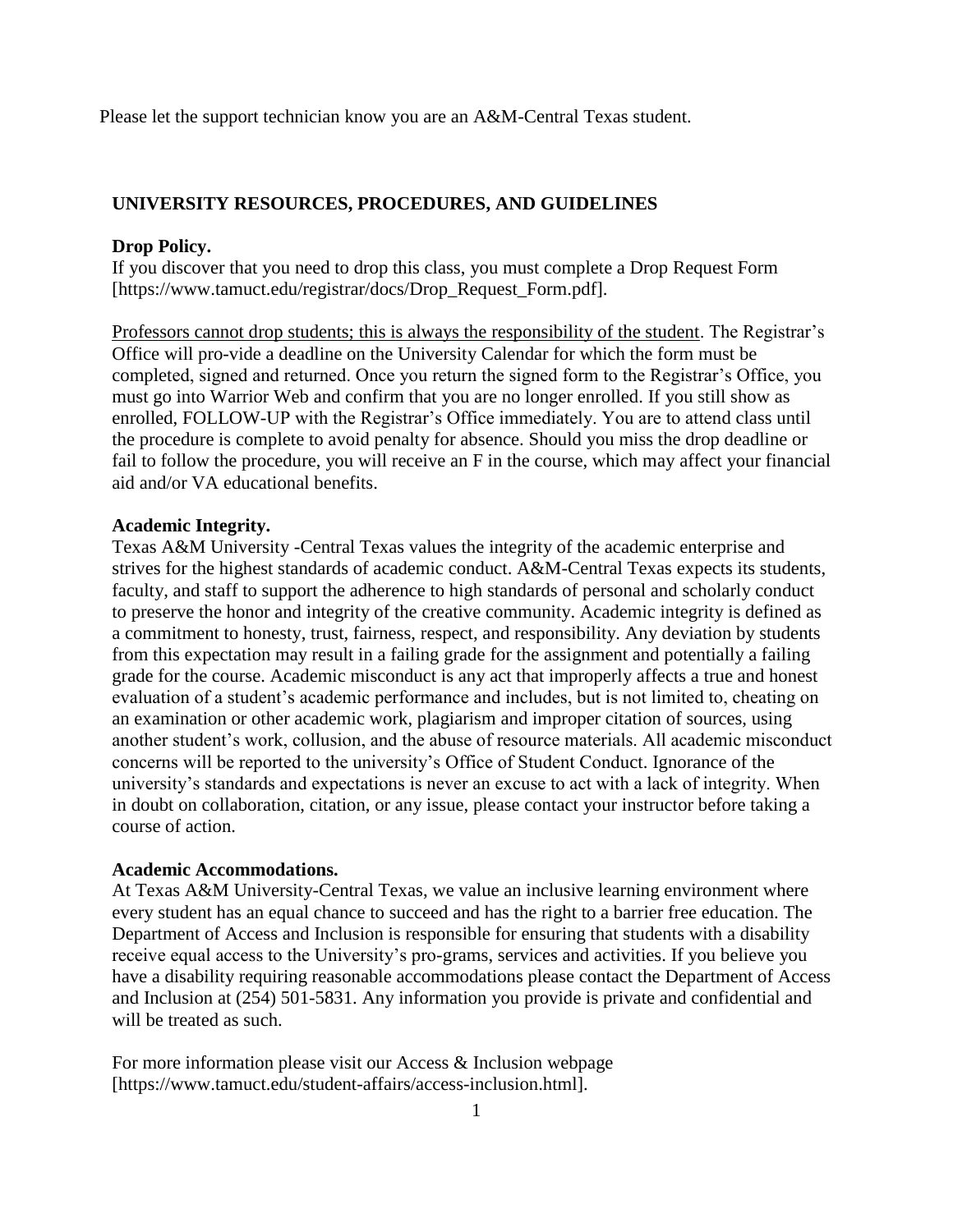#### **Important Information for Pregnant and/or Parenting Students**

Texas A&M University-Central Texas supports students who are pregnant and/or parenting. In accordance with requirements of Title IX and guidance from US Department of Education's Office of Civil Rights, the Dean of Student Affairs' Office can assist students who are pregnant and/or parenting in seeking accommodations related to pregnancy and/or parenting. For more information, please visit https://www.tamuct.departments/index.php. Students may also contact the institution's Title IX Coordinator. If you would like to read more about these requirements and guidelines online, please visit the website

[http://www2.ed.gov/about/offices/list/ocr/docs/pregnancy.pdf].

 Title IX of the Education Amendments Act of 1972 prohibits discrimination on the basis of sex and gender–including pregnancy, parenting, and all related conditions. A&M-Central Texas is able to provide flexible and individualized reasonable accommodation to pregnant and parenting students. All pregnant and parenting students should contact the Associate Dean in the Division of Student Affairs at (254) 501-5909 to seek out assistance. Students may also contact the University's Title IX Coordinator.

#### **Tutoring**

Tutoring is available to all A&M-Central Texas students, both on-campus and online. Oncampus subjects tutored include Accounting, Advanced Math, Biology, Finance, Statistics, Mathematics, and Study Skills. Tutors are available at the Tutoring Center in Warrior Hall, Suite 111.

If you have a question regarding tutor schedules, need to schedule a tutoring session, are interested in becoming a tutor, or any other question, contact Academic Support Programs at 254-501-5836, or by emailing studentsuccess@tamuct.edu.

Chat live with a tutor 24/7 for almost any subject on your computer! Tutor.com is an online tutoring platform that enables A&M-Central Texas students to log-in and receive FREE online tutoring and writing support. This tool provides tutoring in over forty subject areas. Access Tutor.com through Canvas.

#### **The University Writing Center.**

University Writing Center: Located in Warrior Hall 416, the University Writing Center (UWC) at Texas A&M University–Central Texas (A&M–Central Texas) is a free service open to all A&M– Central Texas students. For the Fall 2021 semester, the hours of operation are from 10:00 a.m.-5:00 p.m. Monday thru Thursday in Warrior Hall 416 (with online tutoring available every hour as well) with satellite hours available online only Monday thru Thursday from 6:00-9:00 p.m. and Saturday 12:00-3:00 p.m.

Tutors are prepared to help writers of all levels and abilities at any stage of the writing process. While tutors will not write, edit, or grade papers, they will assist students in developing more effective composing practices. By providing a practice audience for students' ideas and writing, our tutors highlight the ways in which they read and interpret students' texts, offering guidance and support throughout the various stages of the writing process. In addition, students may work independently in the UWC by checking out a lap-top that runs the Microsoft Office suite and connects to WIFI, or by consulting our resources on writing, including all of the relevant style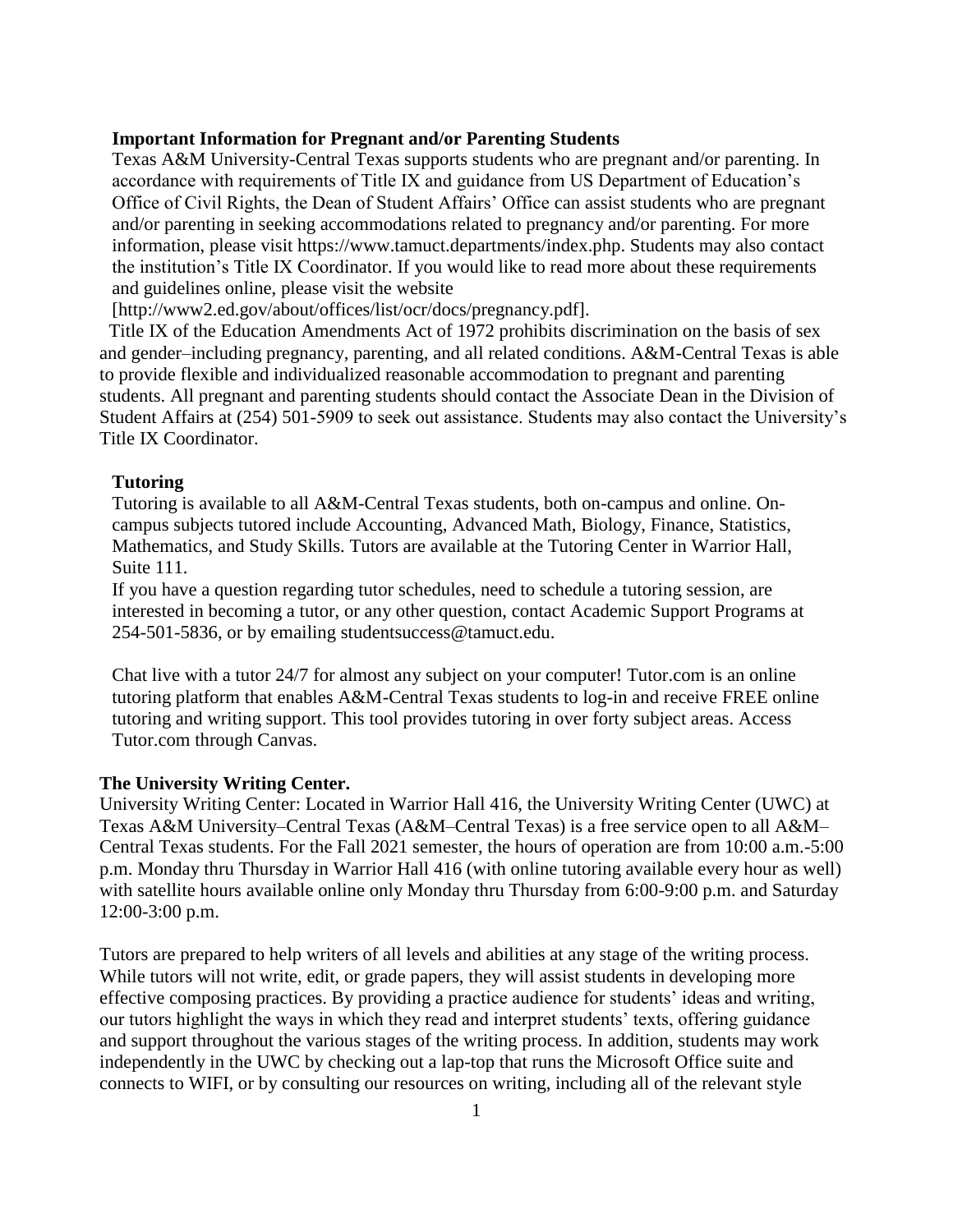guides. Whether you need help brainstorming ideas, organizing an essay, proof-reading, understanding proper citation practices, or just want a quiet place to work, the University Writing Center is here to help!

If you have any questions about the University Writing Center, please do not hesitate to contact Dr. Bruce Bowles Jr. at bruce.bowles@tamuct.edu. Students may arrange a one-to-one session with a trained and experienced writing tutor by making an appointment via WCOnline at https://tamuct.mywconline.com/. In addition, you can email Dr. Bruce Bowles Jr. at bruce.bowles@tamuct.edu if you have any questions about the UWC, need any assistance with scheduling, or would like to schedule a recurring appointment with your favorite tutor by making an appointment via WCOnline at https://tamuct.mywconline.com/. In addition, you can email Dr. Bruce Bowles Jr. at bruce.bowles@tamuct.edu if you have any questions about the UWC, need any assistance with scheduling, or would like to schedule a recurring appointment with your favorite tutor.

#### **University Library**

The University Library provides many services in support of research across campus and at a distance. We offer over 200 electronic databases containing approximately 250,000 eBooks and 82,000 journals, in addition to the 72,000 items in our print collection, which can be mailed to students who live more than 50 miles from campus. Research guides for each subject taught at A&M-Central Texas are available through our website to help students navigate these resources. On-campus, the library offers technology including cameras, laptops, microphones, webcams, and digital sound recorders.

Research assistance from a librarian is also available twenty-four hours a day through our online chat service, and at the reference desk when the library is open. Research sessions can be scheduled for more comprehensive assistance, and may take place on Skype or in-person at the library. Assistance may cover many topics, including how to find articles in peer-reviewed journals, how to cite resources, and how to piece together re-search for written assignments.

Our 27,000-square-foot facility on the A&M-Central Texas main campus includes student lounges, private study rooms, group work spaces, computer labs, family areas suitable for all ages, and many other features. Services such as interlibrary loan, TexShare, binding, and laminating are available. The library frequently offers workshops, tours, readings, and other events. For more information, please visit our Library website [https://tamuct.libguides.com/].

#### **OPTIONAL POLICY STATEMENTS:**

#### **A Note about Sexual Violence at A&M-Central Texas**

Sexual violence is a serious safety, social justice, and public health issue. The university offers support for any-one struggling with these issues. University faculty are mandated reporters, so if someone discloses that they were sexually assaulted (or a victim of Domestic/Dating Violence or Stalking) while a student at A&M-Central Texas, faculty members are required to inform the Title IX Office. If you want to discuss any of these issues confidentially, you can do so through Counseling Services (254-501-5956) located on the second floor of Warrior Hall (207L).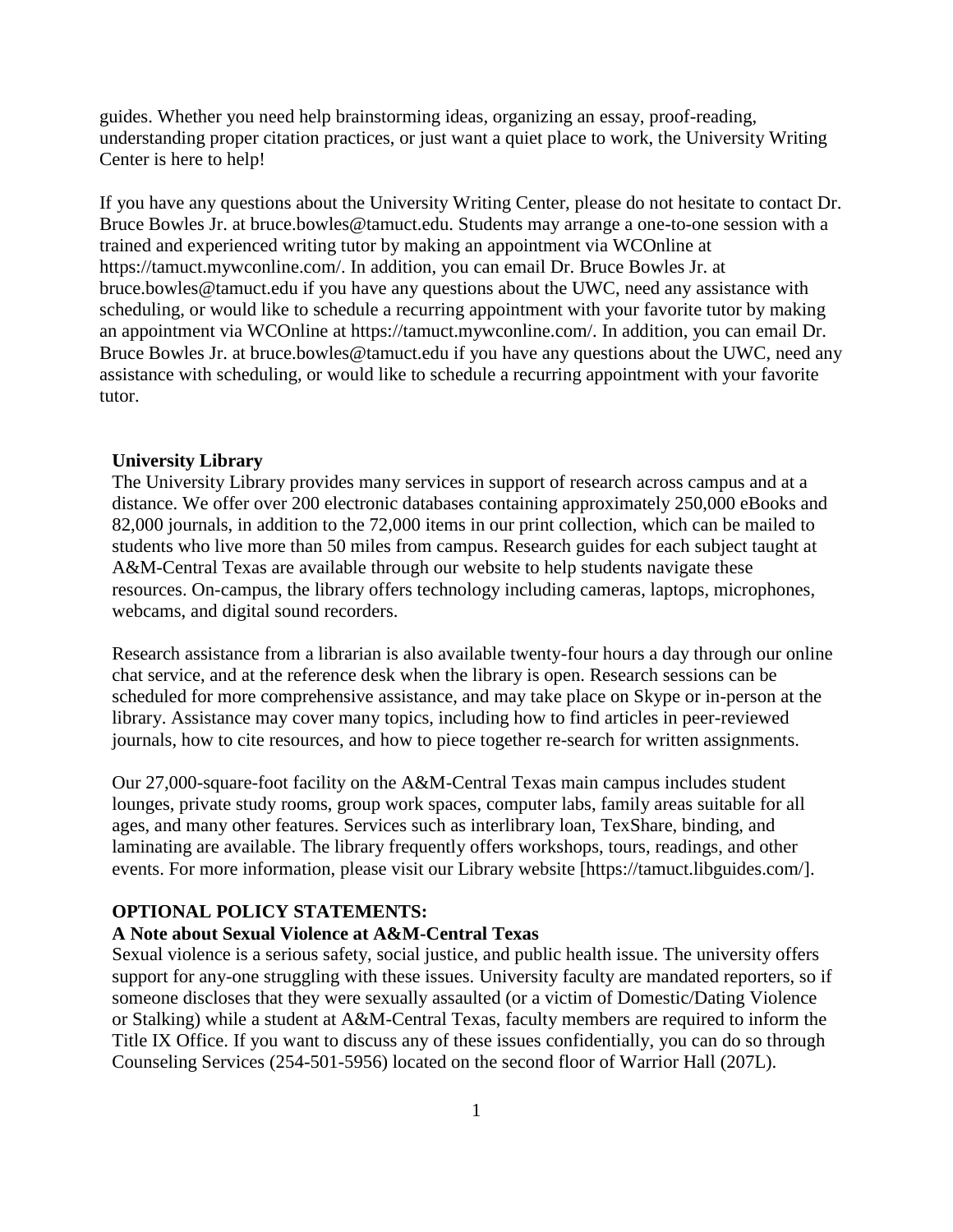Sexual violence can occur on our campus because predators often feel emboldened, and victims often feel silenced or shamed. It is incumbent on ALL of us to find ways to actively create environments that tell predators we don't agree with their behaviors and tell survivors we will support them. Your actions matter. Don't be a bystander; be an agent of change. For additional information on campus policy and resources visit the Title IX webpage [https://www.tamuct.edu/departments/compliance/titleix.php].

## **Behavioral Intervention**

Texas A&M University-Central Texas cares about the safety, health, and well-being of its students, faculty, staff, and community. If you are aware of individuals for whom you have a concern, please make a referral to the Behavioral Intervention Team. Referring your concern shows you care. You can complete the referral online

[https://cm.maxient.com/reportingform.php?TAMUCentralTexas&layout\_id=2]. Anonymous referrals are accepted. Please see the Behavioral Intervention Team website for more information [https://www.tamuct.edu/bit]. If a person's behavior poses an imminent threat to you or another, contact 911 or A&M-Central Texas University Police at 254-501-5800.

#### **INSTRUCTOR POLICIES.**

Late assignments are not accepted. If, however, through arrangement with the instructor, late work that is allowed will still be subject to the automatic loss of one letter grade. It is expected that students read the textbook and corresponding chapters per each class. During class, it is expected of all to help contribute to the maintenance of an appropriate academic environment. Students may drink water or coffee as class is presented. Eating dinner, smoking or vaping, which would be inappropriate to do in seat in the classroom, should be avoided during a WebEx meeting.

#### Copyright Notice.

Students should assume that all course material is copyrighted by the respective author(s). Reproduction of course material is prohibited without consent by the author and/or course instructor. Violation of copyright is against the law and Texas A&M University-Central Texas' Code of Academic Honesty. All alleged violations will be reported to the Office of Student Conduct.

Copyright. (2021) by (Brian Le Clair) at Texas A&M University-Central Texas, (College of Education); 1001 Leadership Place, Killeen, TX 76549 (bleclair@tamuct.edu)

#### **Rubric for Writing Assignments and Oral Presentation**

The following is a rubric you may use to grasp the scope of what is expected of you for the written assignments for this course. Please be aware that one of the main objectives of this course is to embrace and internalize APA style guide writing and mechanics. Deviations from APA style will cause a reduction in grade.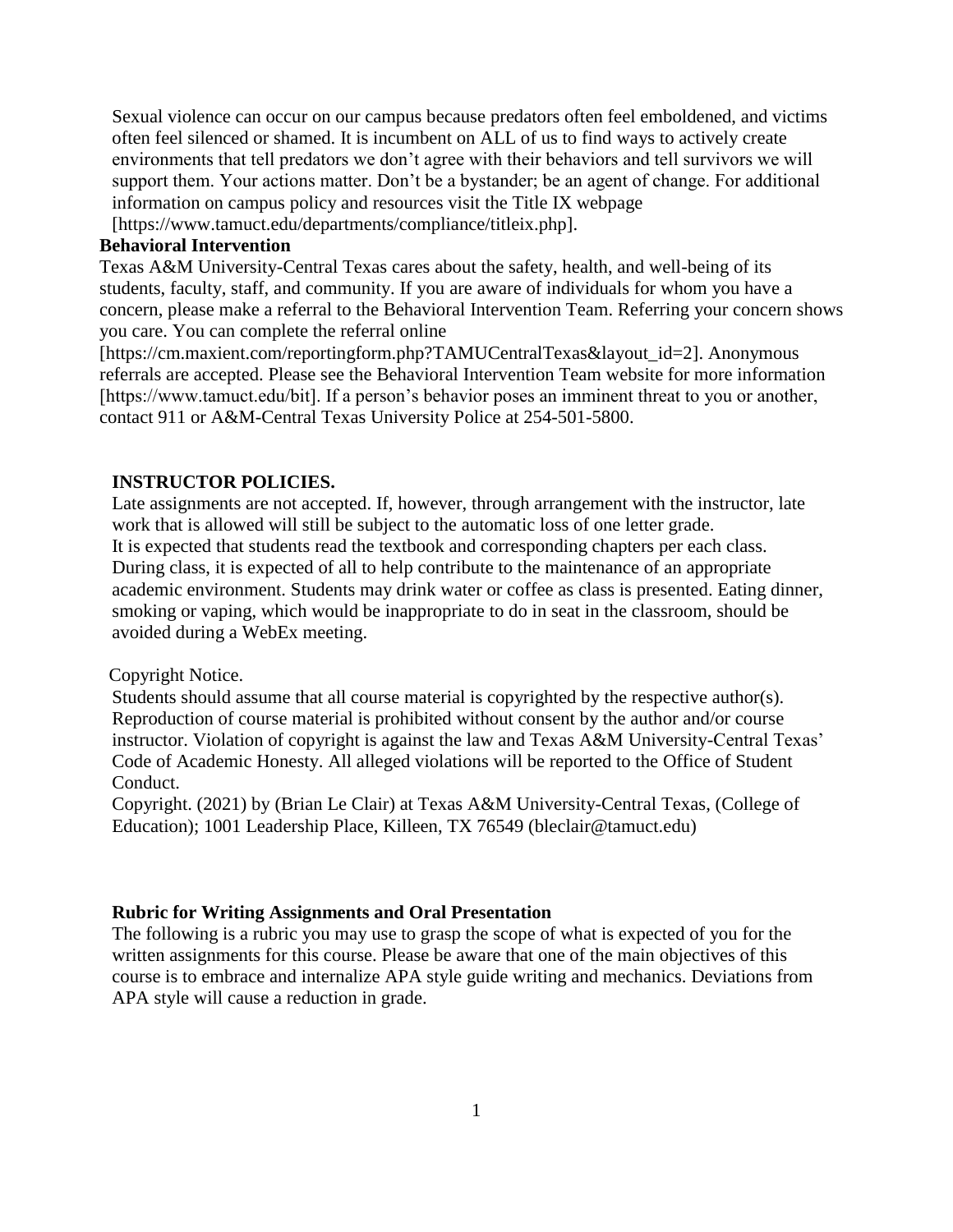| <b>Criteria</b>     | <b>Expert</b>     | <b>Proficient</b>  | <b>Apprentice</b>           | <b>Novice</b>       |
|---------------------|-------------------|--------------------|-----------------------------|---------------------|
| <b>Introduction</b> | -Clearly          | -Limited           | -Minimal                    | -Little to no       |
|                     | identifies        | discussion of      | discussion of               | discussion of       |
|                     | purpose/focus of  | research purpose   |                             | purpose of          |
|                     | research          | -Focus is          | purpose<br>-Research is not | research            |
|                     | -Research focus   |                    |                             | -Research is not    |
|                     |                   | moderately-        | well-grounded in            |                     |
|                     | is grounded in    | grounded in        | theory                      | well-grounded in    |
|                     | theory            | theory             | -Significance of            | theory              |
|                     | -Significance of  | -Significance of   | research is not             | -Significance of    |
|                     | research is clear | research is not    | clearly stated              | the research is     |
|                     | -Hypothesis is    | clearly identified | -Hypothesis is              | not identified      |
|                     | clearly           | -Hypothesis is     | not well-                   | -Hypothesis is      |
|                     | articulated       | described but not  | articulated                 | poor or is          |
|                     |                   | well-articulated   |                             | altogether absent   |
| <b>Research</b>     | -Provides an      | -Adequate but      | -Description of             | -Description of     |
| <b>Methodology</b>  | accurate and      | limited            | data collection             | data collection     |
|                     | thorough          | description of     | and analysis and            | and what sources    |
|                     | description of w  | how data was       | discussion of               | analyzed was        |
|                     | the data was      | collected and      | assessment                  | confusing, not      |
|                     | collected; how    | analyzed           | instrument was              | well-articulated    |
|                     | many data         | -Reflection on     | confusing or not            | and is              |
|                     | sources were      | theoretical        | well-articulated            | insufficient        |
|                     | analyzed and      | connectedness      | -Reflection on              | -Reflection of      |
|                     | includes plan of  | and how it may     | theoretical                 | theoretical         |
|                     | measurement or    | influence data is  | connection and              | connectedness is    |
|                     | assessment        | adequate but is    | how it may                  | severely limited,   |
|                     | instrument        | still limited      | influence data              | lacks insight or is |
|                     | -Reflection of    |                    | collection is               | altogether absent   |
|                     | theoretical       |                    | limited and lacks           |                     |
|                     | connectedness is  |                    | insight                     |                     |
|                     | thorough and      |                    |                             |                     |
|                     | insightful        |                    |                             |                     |
| <b>Results</b>      | -Results are      | -Results are       | -Results are not            | -Results are not    |
|                     | clearly well-     | explained but the  | well-explained,             | clearly             |
|                     | articulated in a  | level of detail is | level of detail is          | explained, level    |
|                     | comprehensive     | not as clear       | insufficient as to          | of detail is        |
|                     | level of detail   | exposing some      | render a clear              | insufficient as to  |
|                     | and are well-     | degree of          | understanding               | render a clear      |
|                     | organized         | insufficiency      | -Tables/figures             | understanding       |
|                     | -Tables/figures   | -Tables/figures    | are not concise in          | and there are       |
|                     | clearly and       | are not clear in   | conveying data              | serious             |
|                     | concisely convey  | conveying the      | -Statistical                | organizational      |
|                     | data              | data               | analyses are                | issues              |
|                     | -Statistical      | -Statistical tests | inappropriate and           | -Tables/figures     |
|                     | analyses are      | are appropriate    | are not properly            | are not clear or    |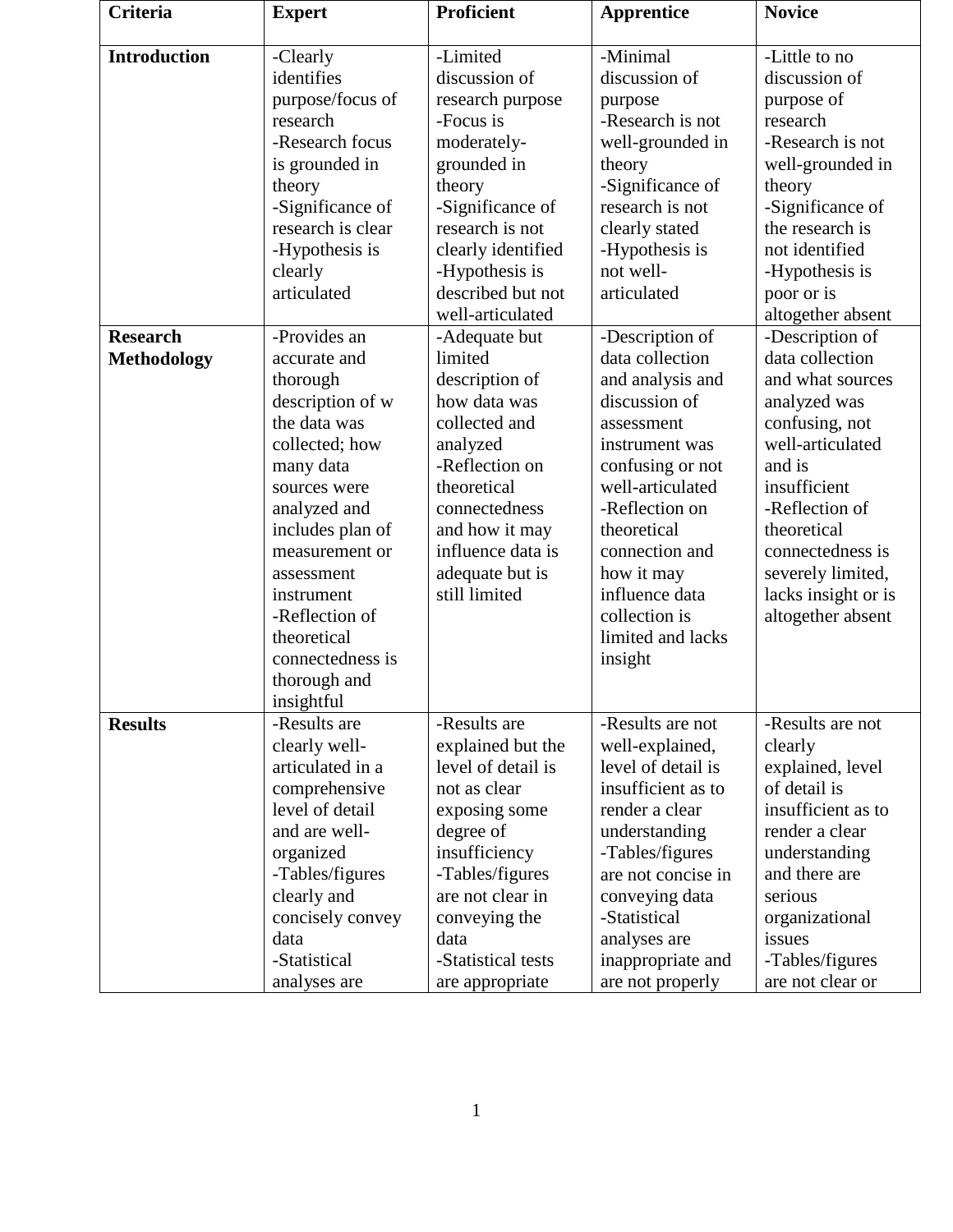| <b>Conclusion</b>    | appropriate and<br>are accurately<br>reported<br>-Analyses of<br>results are<br>thoughtful, re<br>informed by the<br>results of the<br>study and<br>thoroughly<br>support how they<br>supported,<br>refuted or<br>confirmed the<br>hypothesis<br>-Insightful<br>discussion of<br>how study relates<br>to theory and<br>scholarship in<br>this domain<br>-Thoroughly | but are not<br>accurately<br>interpreted<br>-Interpretations<br>are sufficient but<br>lack<br>thoughtfulness<br>and insight and<br>are not as clearly<br>informed by the<br>study's results,<br>not showing how<br>they addressed,<br>supported or<br>refuted the<br>hypothesis<br>-Adequate<br>discussion of<br>how study<br>related to further<br>scholarship in<br>this area | interpreted<br>-Interpretations<br>are not clearly<br>informed by the<br>study's results<br>and do not<br>address how they<br>support, refute or<br>inform the<br>hypothesis<br>-Limited<br>discussion of<br>how the results<br>enhance<br>scholarship in<br>this area<br>-There is a<br>cursory<br>suggestion for<br>further research | concise in<br>conveying data<br>-Statistical<br>analyses are<br>inappropriate<br>and/or are not<br>interpreted<br>accurately<br>Severe lack of<br>thoughtfulness<br>and insight in<br>interpreting<br>analysis of the<br>study's results.<br>What is written<br>do not show how<br>hypothesis is<br>informed, refuted<br>or supported.<br>-Discussion of<br>how this study<br>relates to further<br>scholarship is<br>severely limited<br>or absent<br>altogether.<br>-Thoughtful |
|----------------------|---------------------------------------------------------------------------------------------------------------------------------------------------------------------------------------------------------------------------------------------------------------------------------------------------------------------------------------------------------------------|---------------------------------------------------------------------------------------------------------------------------------------------------------------------------------------------------------------------------------------------------------------------------------------------------------------------------------------------------------------------------------|----------------------------------------------------------------------------------------------------------------------------------------------------------------------------------------------------------------------------------------------------------------------------------------------------------------------------------------|-----------------------------------------------------------------------------------------------------------------------------------------------------------------------------------------------------------------------------------------------------------------------------------------------------------------------------------------------------------------------------------------------------------------------------------------------------------------------------------|
|                      | thoughtful<br>inclusion of<br>suggestions for<br>further study                                                                                                                                                                                                                                                                                                      | -Suggestions for<br>further research<br>are adequate                                                                                                                                                                                                                                                                                                                            | but is limited,<br>fleeting or simple<br>a mere nod at the<br>need to include a<br>statement in this<br>direction                                                                                                                                                                                                                      | suggestions for<br>further research<br>in this area are<br>severely limited<br>or altogether<br>absent.                                                                                                                                                                                                                                                                                                                                                                           |
| <b>Documentation</b> | -Cites all data<br>obtained from<br>sources.<br>-APA citation<br>style is<br>accurately used<br>in text and in<br>reference section<br>-Sources are all<br>scholarly peer-<br>reviewed journal                                                                                                                                                                      | -Cites most data<br>obtained from<br>other sources in<br>both text and<br>reference<br>sections in APA<br>citation style.<br>-Sources are<br>primarily<br>scholarly and<br>primarily relate                                                                                                                                                                                     | -Cites some data<br>obtained from<br>other source.<br><b>APA</b> citation<br>style is<br>inconsistent or<br>incorrect<br>-Sources are not<br>primarily of a<br>scholarly nature                                                                                                                                                        | -Does not cite<br>sources<br>-APA style is not<br>used or used<br>incorrectly<br>-Sources are non-<br>scholarly and do<br>not clearly relate<br>to research focus                                                                                                                                                                                                                                                                                                                 |